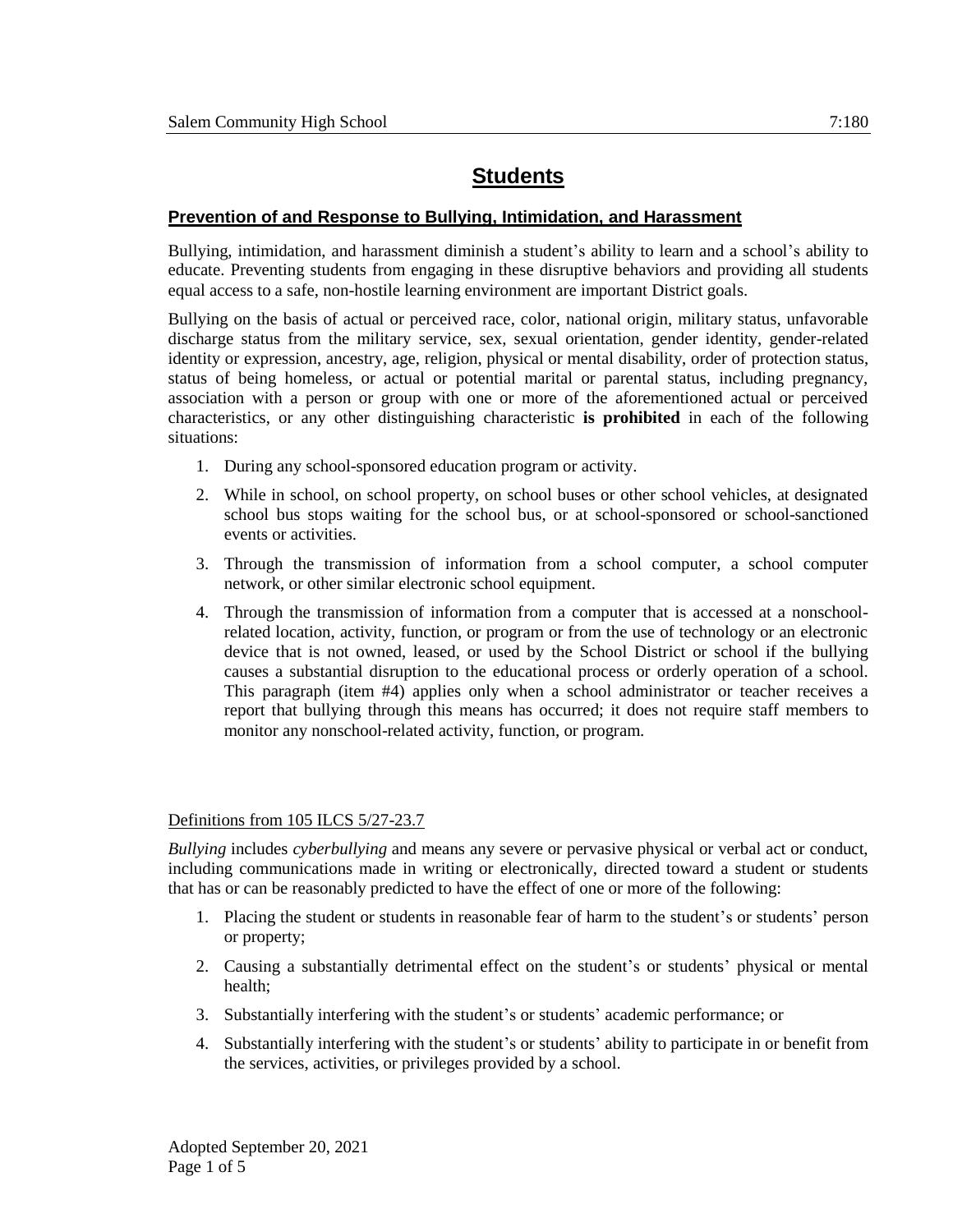*Cyberbullying* means bullying through the use of technology or any electronic communication, including without limitation any transfer of signs, signals, writing, images, sounds, data, or intelligence of any nature transmitted in whole or in part by a wire, radio, electromagnetic system, photo-electronic system, or photo-optical system, including without limitation electronic mail, Internet communications, instant messages, or facsimile communications. *Cyberbullying* includes the creation of a webpage or weblog in which the creator assumes the identity of another person or the knowing impersonation of another person as the author of posted content or messages if the creation or impersonation creates any of the effects enumerated in the definition of *bullying*. *Cyberbullying* also includes the distribution by electronic means of a communication to more than one person or the posting of material on an electronic medium that may be accessed by one or more persons if the distribution or posting creates any of the effects enumerated in the definition of *bullying*.

*Restorative measures* means a continuum of school-based alternatives to exclusionary discipline, such as suspensions and expulsions, that: (i) are adapted to the particular needs of the school and community, (ii) contribute to maintaining school safety, (iii) protect the integrity of a positive and productive learning climate, (iv) teach students the personal and interpersonal skills they will need to be successful in school and society, (v) serve to build and restore relationships among students, families, schools, and communities, and (vi) reduce the likelihood of future disruption by balancing accountability with an understanding of students' behavioral health needs in order to keep students in school.

*School personnel* means persons employed by, on contract with, or who volunteer in a school district, including without limitation school and school district administrators, teachers, school guidance counselors, school social workers, school counselors, school psychologists, school nurses, cafeteria workers, custodians, bus drivers, school resource officers, and security guards.

### Bullying Prevention and Response Plan

The Superintendent or designee shall develop and maintain a bullying prevention and response plan that advances the District's goal of providing all students with a safe learning environment free of bullying and harassment. This plan must be consistent with the requirements listed below; each numbered requirement, 1-12, corresponds with the same number in the list of required policy components in 105 ILCS 5/27-23.7(b) 1-12.

- 1. The District uses the definition of *bullying* as provided in this policy.
- 2. Bullying is contrary to State law and the policy of this District. However, nothing in the District's bullying prevention and response plan is intended to infringe upon any right to exercise free expression or the free exercise of religion or religiously based views protected under the First Amendment to the U.S. Constitution or under Section 3 of Article I of the Illinois Constitution.
- 3. Students are encouraged to immediately report bullying. A report may be made orally or in writing to the Nondiscrimination Coordinator, Building Principal, Assistant Building Principal, Dean of Students, a Complaint Manager, or any staff member with whom the student is comfortable speaking. Anyone, including staff members and parents/guardians, who has information about actual or threatened bullying is encouraged to report it to the District named officials or any staff member. The District named officials and all staff members are available for help with a bully or to make a report about bullying. Anonymous reports are also accepted.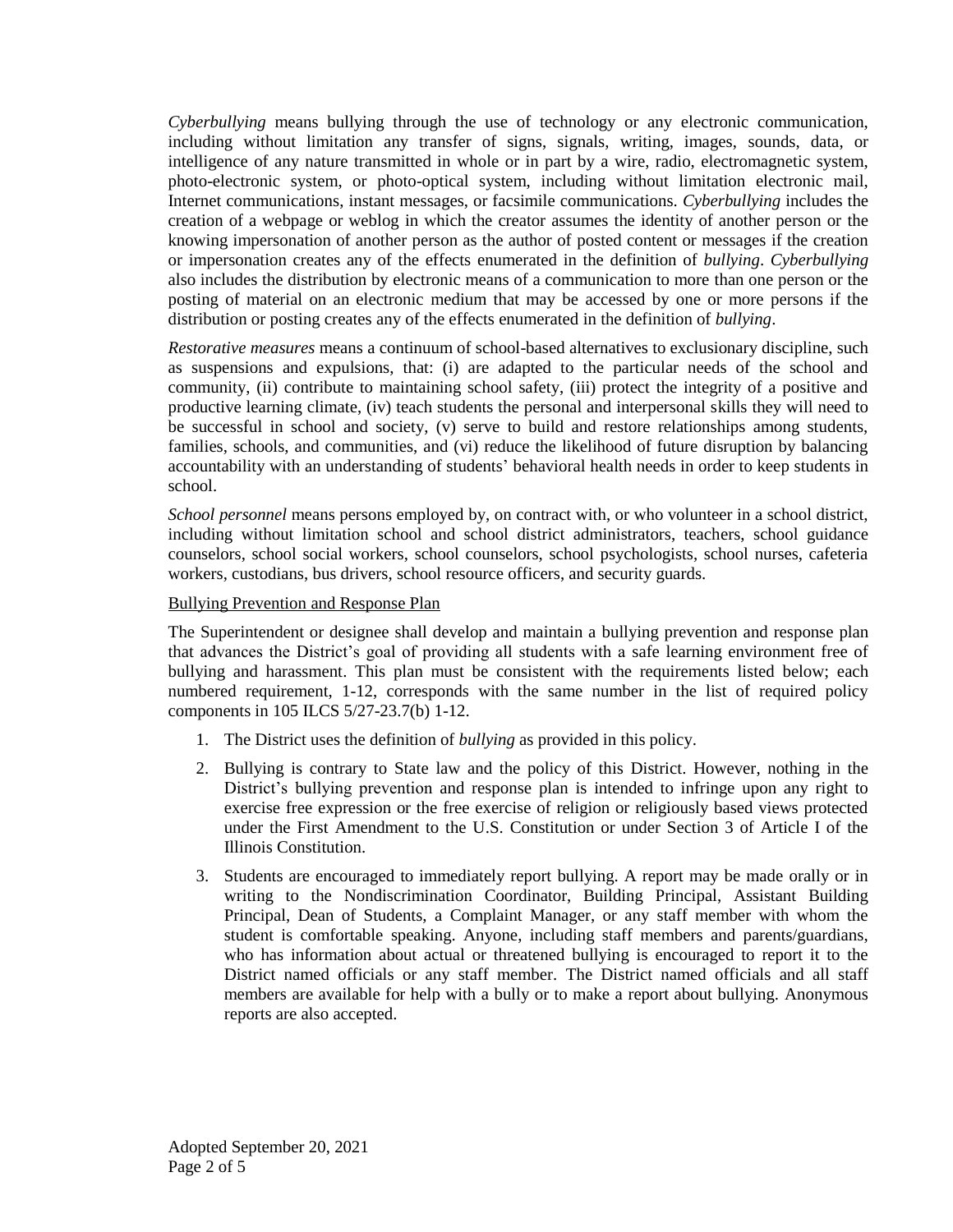#### **4. Nondiscrimination Coordinator:**

| <b>Brad Detering</b>                 |
|--------------------------------------|
| Name                                 |
| 1200 North Broadway, Salem, IL 62881 |
| Address                              |
| detering@salemhigh.com               |
| Email                                |
| $(618)$ 548-0727                     |
| Telephone                            |

### **5. Complaint Managers:**

| John Boles                           | Clint Wolfe                          |
|--------------------------------------|--------------------------------------|
| Name                                 | Name                                 |
| 1200 North Broadway, Salem, IL 62881 | 1200 North Broadway, Salem, IL 62881 |
| <b>Address</b>                       | <b>Address</b>                       |
| bolesj@salemhigh.com                 | wolfec@salemhigh.com                 |
| Email                                | Email                                |
| $(618) 548 - 0727$                   | $(618)$ 548-0727                     |
| Telephone                            | Telephone                            |
| Marianne Russell                     |                                      |
| Name                                 |                                      |
| 1200 North Broadway, Salem, IL 62881 |                                      |
| <b>Address</b>                       |                                      |
| russellm@salemhigh.com               |                                      |
| Email                                |                                      |
| $(618)$ 548-0727                     |                                      |

Telephone

- 6. Consistent with federal and State laws and rules governing student privacy rights, the Superintendent or designee shall promptly inform the parent(s)/guardian(s) of every student involved in an alleged incident of bullying and discuss, as appropriate, the availability of social work services, counseling, school psychological services, other interventions, and restorative measures.
- 7. The Superintendent or designee shall promptly investigate and address reports of bullying, by, among other things:
	- a. Making all reasonable efforts to complete the investigation within 10 school days after the date the report of a bullying incident was received and taking into consideration additional relevant information received during the course of the investigation about the reported bullying incident.
	- b. Involving appropriate school support personnel and other staff persons with knowledge, experience, and training on bullying prevention, as deemed appropriate, in the investigation process.
	- c. Notifying the Building Principal or school administrator or designee of the reported incident of bullying as soon as possible after the report is received.
	- d. Consistent with federal and State laws and rules governing student privacy rights, providing parents/guardians of the students who are parties to the investigation information about the investigation and an opportunity to meet with the Building Principal or school administrator or his or her designee to discuss the investigation, the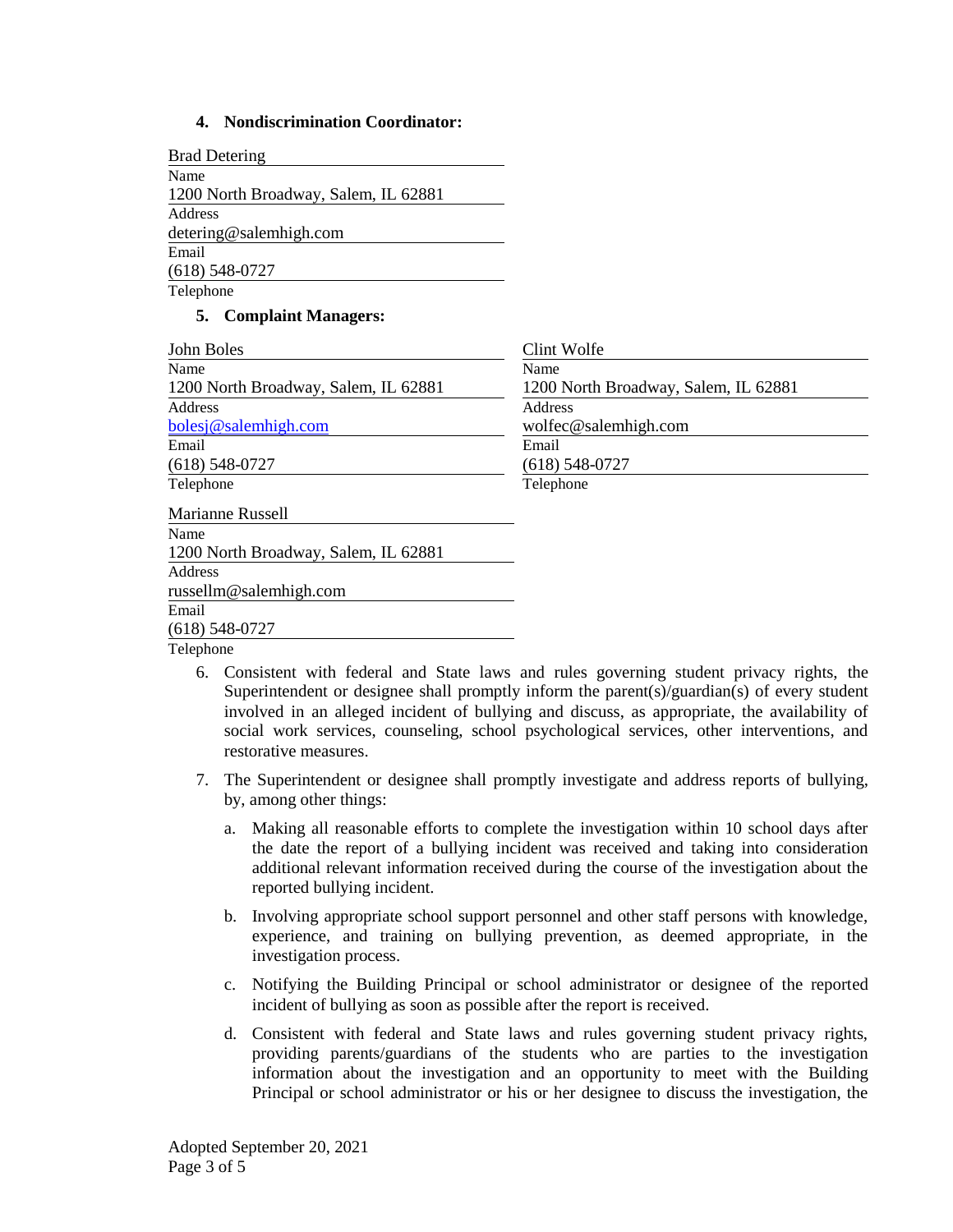findings of the investigation, and the actions taken to address the reported incident of bullying.

The Superintendent or designee shall investigate whether a reported incident of bullying is within the permissible scope of the District's jurisdiction and shall require that the District provide the victim with information regarding services that are available within the District and community, such as counseling, support services, and other programs.

- 8. The Superintendent or designee shall use interventions to address bullying, that may include, but are not limited to, school social work services, restorative measures, social-emotional skill building, counseling, school psychological services, and community-based services.
- 9. A reprisal or retaliation against any person who reports an act of bullying **is prohibited**. A student's act of reprisal or retaliation will be treated as *bullying* for purposes of determining any consequences or other appropriate remedial actions.
- 10. A student will not be punished for reporting bullying or supplying information, even if the District's investigation concludes that no bullying occurred. However, knowingly making a false accusation or providing knowingly false information will be treated as *bullying* for purposes of determining any consequences or other appropriate remedial actions.
- 11. The District's bullying prevention and response plan must be based on the engagement of a range of school stakeholders, including students and parents/guardians.
- 12. The Superintendent or designee shall post this policy on the District's website, if any, and include it in the student handbook, and, where applicable, post it where other policies, rules, and standards of conduct are currently posted. The policy must be distributed annually to parents/guardians, students, and school personnel (including new employees when hired), and must also be provided periodically throughout the school year to students and faculty.
- 13. The Superintendent or designee shall assist the Board with its evaluation and assessment of this policy's outcomes and effectiveness. This process shall include, without limitation:
	- a. The frequency of victimization;
	- b. Student, staff, and family observations of safety at a school;
	- c. Identification of areas of a school where bullying occurs;
	- d. The types of bullying utilized; and
	- e. Bystander intervention or participation.

The evaluation process may use relevant data and information that the District already collects for other purposes. The Superintendent or designee must post the information developed as a result of the policy evaluation on the District's website, or if a website is not available, the information must be provided to school administrators, Board members, school personnel, parents/guardians, and students.

- 14. The Superintendent or designee shall fully implement the Board policies, including without limitation, the following:
	- a. 2:260, *Uniform Grievance Procedure*. A student may use this policy to complain about bullying.